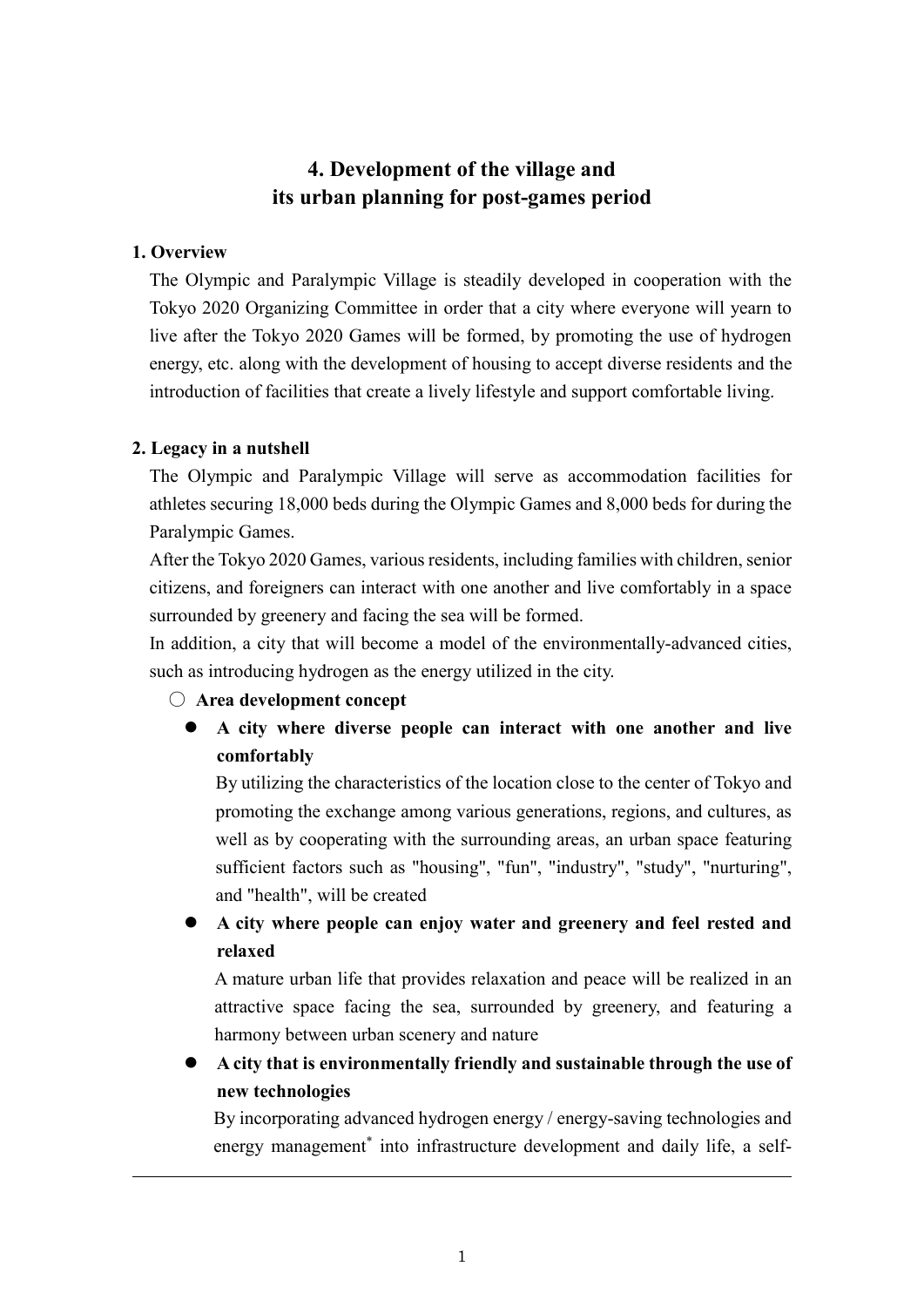sustained and decentralized smart energy city\* with enhanced disaster prevention capabilities will be established

| Stakeholders           | Designated builders, bus operators, etc.                    |
|------------------------|-------------------------------------------------------------|
| Type of legacy         | Urban Planning                                              |
| Geographical scope     | Tokyo                                                       |
| Timing scope           | Long term                                                   |
| Responsible for        | TMG (Partially private companies)                           |
| implementation         |                                                             |
| Source of legacy       | Candidature file, Action Plan for 2020, Future Tokyo:       |
|                        | Tokyo's Long-Term Strategy                                  |
| <b>Associated SDGs</b> | 7-Affordable and Clean Energy, 9-Industry, Innovation, and  |
|                        | Infrastructure, 11-Sustainable Cities and Communities, 12-  |
|                        | Responsible Consumption and Production, 13- Climate Action, |
|                        | 17-Partnerships                                             |

# **3. Development**

## **(1) Why**

According to the Candidature File for the Tokyo 2020 Games, the Olympic and Paralympic Village shall be developed by private companies in the Harumi area owned by TMG, and the Tokyo Organizing Committee of the Olympic and Paralympic Games shall conduct overlay work, etc. Under this system, it is required to steadily conduct preparation for the Games through strict progress management. In addition, it is necessary to develop the Olympic and Paralympic Village with the perspective of city development after the Games, such as collaboration between the public and private sectors for post-game usage as housing.

#### **(2) When**

| FY2014 | "Model Plan for Housing Blocks at Post-Games Olympic and                   |  |
|--------|----------------------------------------------------------------------------|--|
|        | Paralympic Village" was published                                          |  |
|        | *A summary of the basic concept of the planned site for the Olympic and    |  |
|        | Paralympic Village after the Games with the aim of creating a city where   |  |
|        | diverse people can interact with one another and live comfortably          |  |
| FY2015 | "Community Development Plan for the Olympic and Paralympic                 |  |
|        | Village After the Tokyo 2020 Games" was published                          |  |
|        | *A summary outlining the consideration with the business partners (private |  |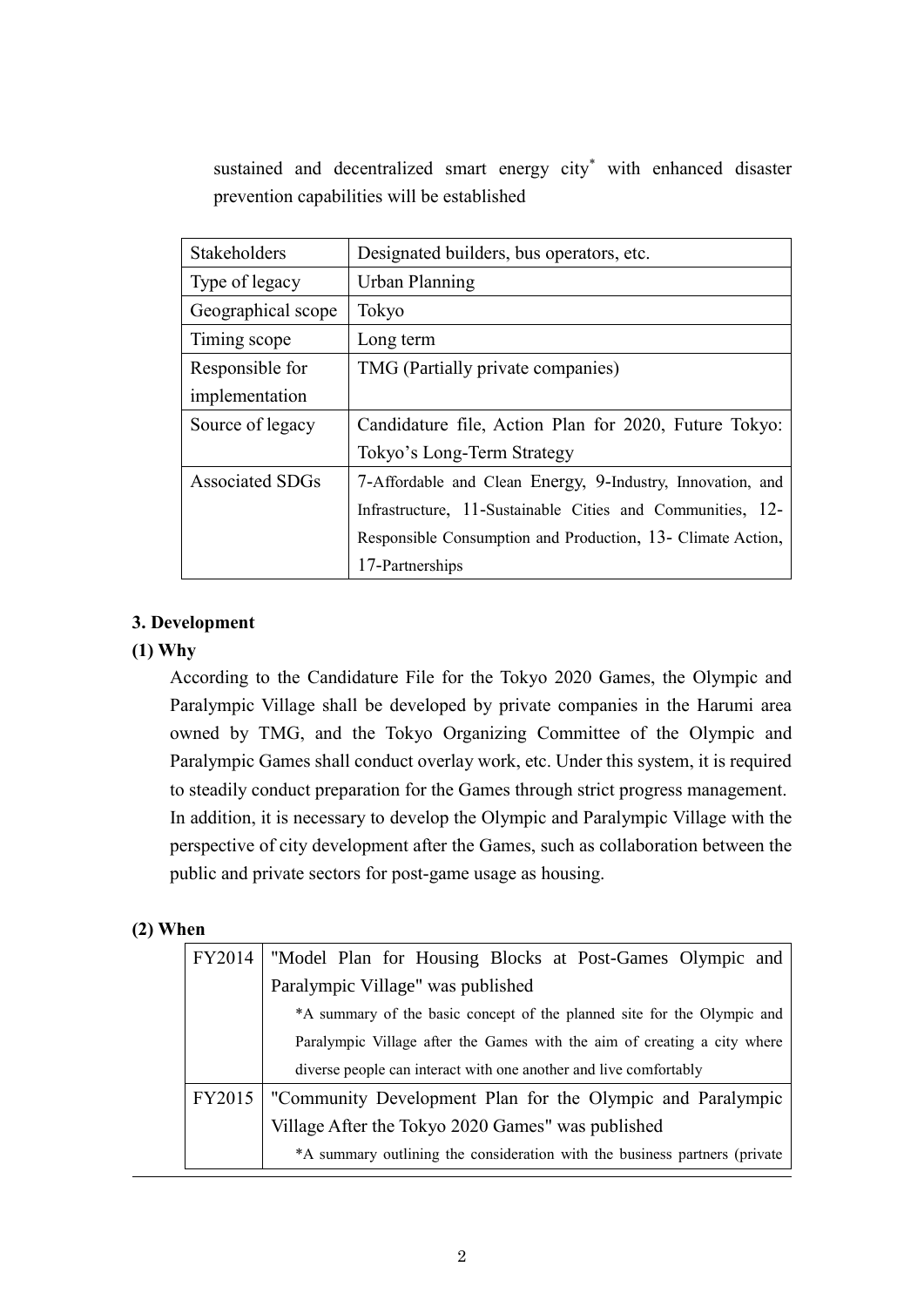|        | companies) about the urban development of the Olympic and Paralympic            |  |
|--------|---------------------------------------------------------------------------------|--|
|        | Village after the Games                                                         |  |
| FY2016 | Type 1 Urban Redevelopment Project <sup>*</sup> in the West Harumi 5-Chome      |  |
|        | District was approved                                                           |  |
|        | Infrastructure development work (roads, embankment, etc.) was                   |  |
|        | started                                                                         |  |
|        | Construction work (facility buildings) was started                              |  |
|        | The "Energy Development Plan for the Olympic and Paralympic                     |  |
|        | Village Area" was published                                                     |  |
|        | *A summary of the future image of energy in the Olympic and Paralympic          |  |
|        | Village area, specific details of the maintenance that can be considered at the |  |
|        | time of publication, and how to proceed                                         |  |
| FY2019 | Construction of the parts necessary for the Games was completed                 |  |
| FY2021 | Temporary usage as the Olympic and Paralympic' Village for the                  |  |
|        | Tokyo 2020 Games                                                                |  |
|        | Renovation after the Games will be held                                         |  |
| FY2025 | Project complete (planned)                                                      |  |

# **(3) Who**

TMG (Partially private companies)

#### **(4) How**

- $\bigcirc$  In the development of the Olympic and Paralympic Village, a designated builder system\* for the urban area redevelopment project is introduced to utilize the vitality and expertise of private sector developers.
- $\circ$  Condominiums are provided mainly for families with children, and with regard to rental housing, a wide range of dwelling unit variations that meet the needs of foreign business persons and senior citizens, such as serviced apartments (furnished houses), SOHOs, share houses, housing with services for the elderly, and paid nursing homes, are deployed so as to flexibly respond to various needs in response to lifestyle changes.
- $\circ$  Clinic malls, sports facilities, English-related facilities are installed in the commercial block, and cafes and childcare centers are installed in the Harumi central axis, which serve as the main street, so as to create local liveliness and support comfortable living.
- $\bigcirc$  A green continuity and a sense of unity of roads, houses, waterfront spaces, etc.,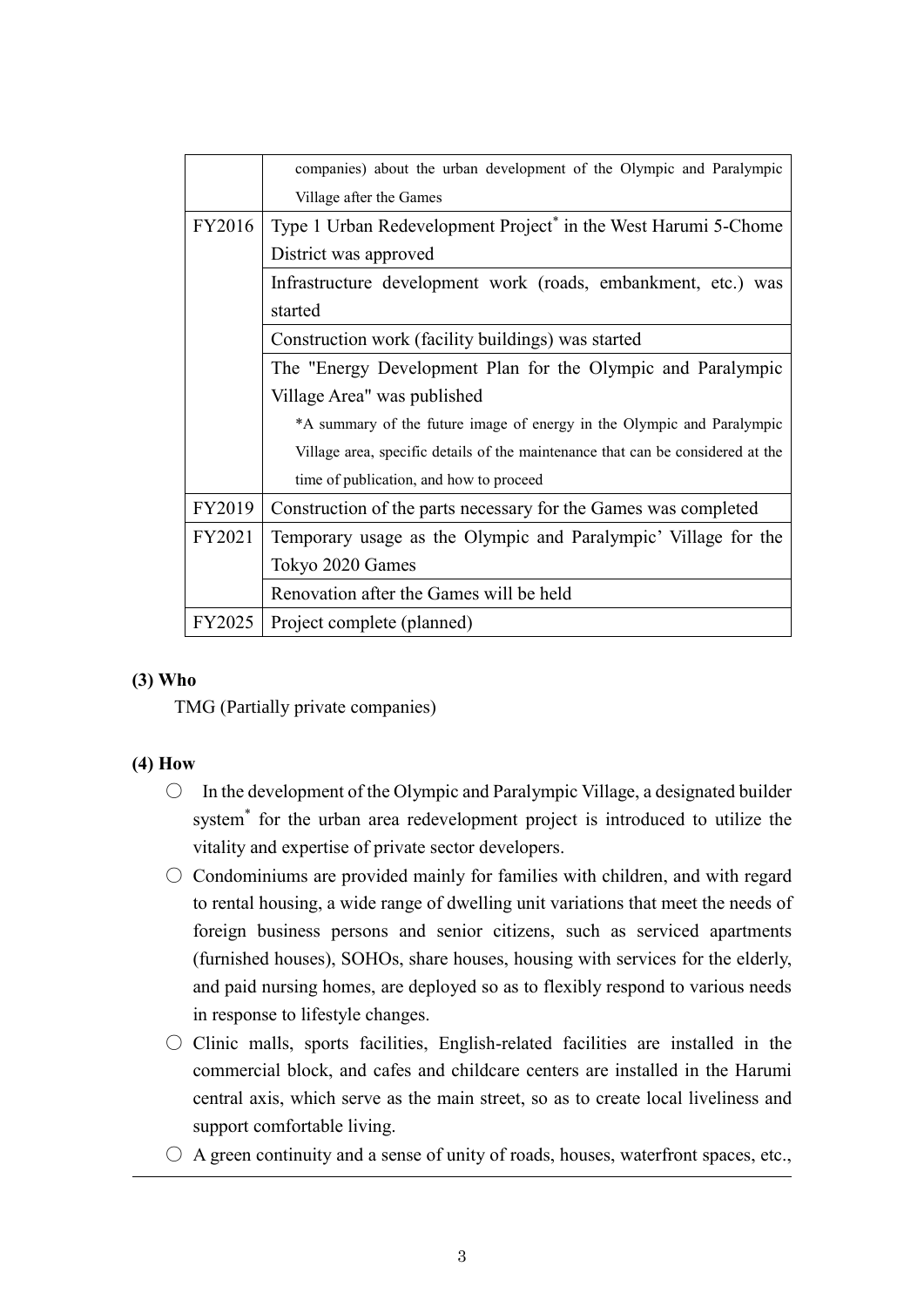are ensured and a cityscape open to the sea is formed.

- $\bigcirc$  We promote the development of coastal conservation facilities\* such as tide embankments to protect the safety and security of residents.
- $\circ$  In houses that will leverage the Olympic and Paralympic Village after the Games, smart water meter is introduced with the aim of improving customer service by visualizing water consumption and monitoring service, and enhancing efficiency of water business operations by realizing automatic meter reading and optimizing facility improvement, maintenance and management.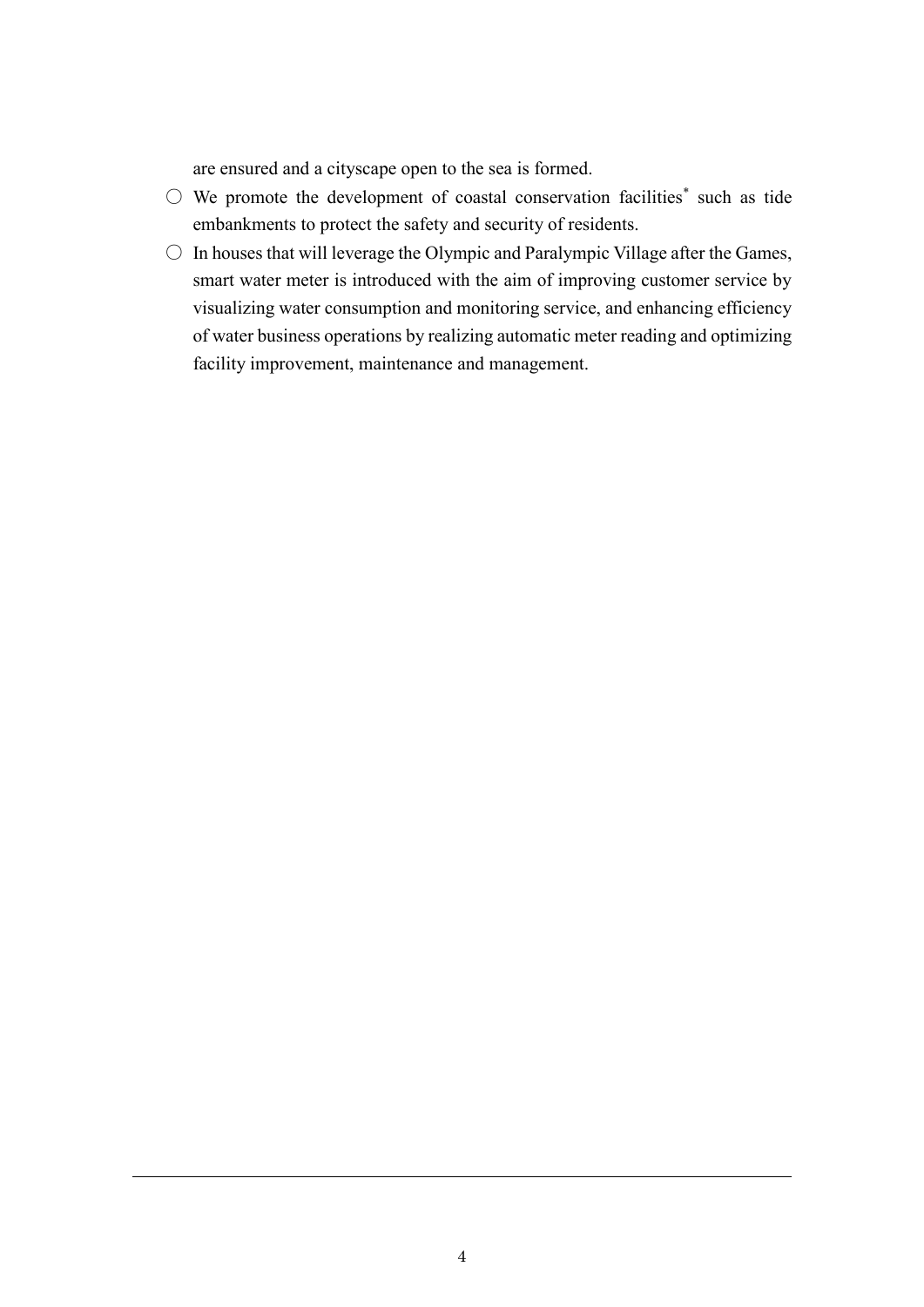

# $\leq$ Image of the Olympic and Paralympic Village after the Games $>$ <sup>[1]</sup>

<sup>[1]</sup> Towards 2020 –Building the Legacy – (TMG)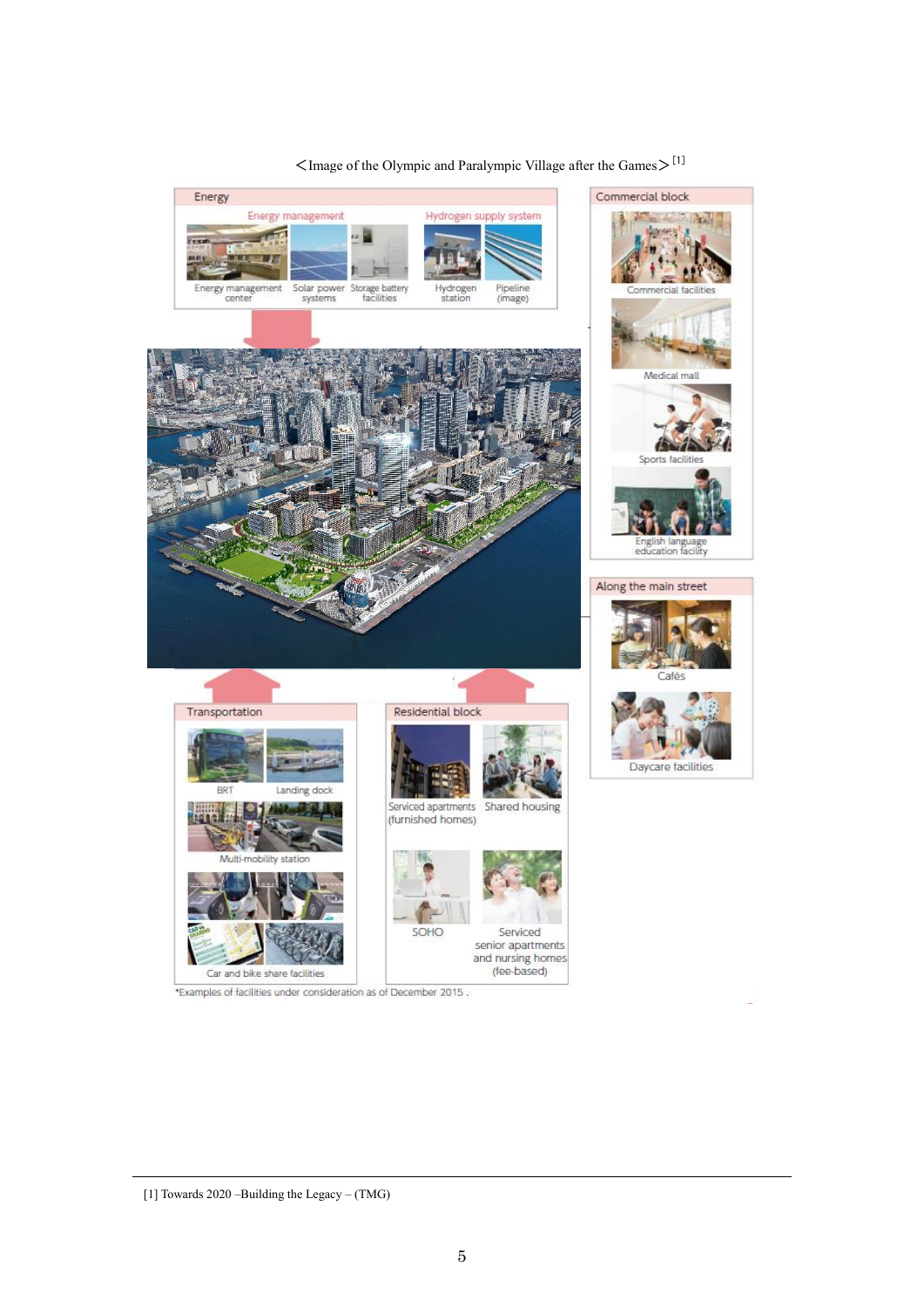No. of buildings:

- ・ Residential building (tabular form): 21 [14-18 stories above ground, 1 underground floor]
- ・Residential building (tower): 2 [50 stories above ground, 1 underground floor]
- ・Commercial building: 1 [3 stories above ground, 1 underground floor] No. of dwelling units:

・Approx. 5,650 units (approx. 1,490 units for rent; approx. 4,160 units for sale)

- $\bigcirc$  Hydrogen stations<sup>\*</sup> are installed to supply hydrogen to fuel cell<sup>\*</sup> vehicles. In addition, by introducing new technologies such as hydrogen pipelines and pure hydrogen type fuel cells, we realize the first practical use of the technology in Japan, and make it a model for the realization of the hydrogen society.
- $\circ$  The power self-sufficiency rate of the entire city is increased by installing fuel cells and storage batteries, etc., so as to realize a city that can become independent in the event of a disaster by local production / consumption and storage of energy.
- $\bigcirc$  A solar power system is established in all districts and utilized as power for shared space, so as to realize a city that combines advancedness and ecology.
- $\circ$  By introducing energy management, we promote energy saving and efficient use of energy, and make the city a place where both comfort and eco-life can be achieved.
- $\bigcirc$  By improving the common ports for car sharing and bike-sharing\*, etc. centered on multi-mobility stations that serve as terminals for BRT\*, etc., the function as a traffic node is strengthened, so as to improve traffic convenience within the region and reduce environmental impact.
- $\circ$  BRT will be expanded into three operation routes including the one for Ariake after the Tokyo 2020 Games. In FY2022 or later, it will go into full-scale operation with four routes by adding the Olympic and Paralympic Village route after the opening of the town that leverages the Olympic and Paralympic Village.
- $\circ$  We aim to utilize water transportation in various forms of usage such as sightseeing, commuting, and shopping, including the development of wharfs that make use of the waterside location.
- $\circlearrowright$  We use uniform signage and conduct barrier-free renovation on roads and in the commercial block.
- $\circ$  We aim to create a community that develops the city and nurtures people for the sustainable development of the region.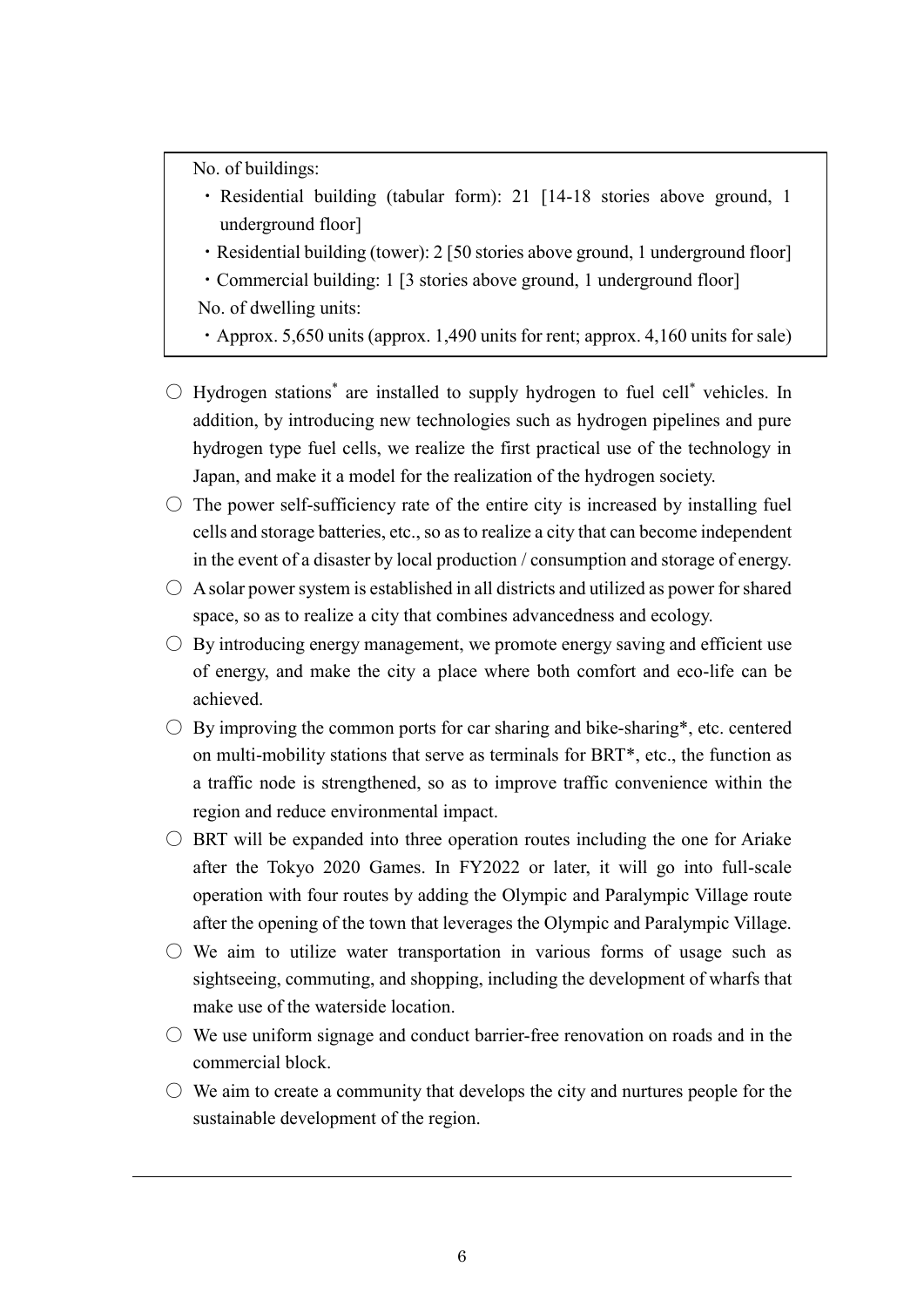## **(5) Benefits**

After the Tokyo 2020 Games, the Olympic and Paralympic Village will provide approximately 5,650 houses with a wide range of dwelling unit variations that can flexibly respond to various needs such as condominiums for families with children, general rental housing, serviced apartments (furnished housing), SOHOs, share houses, residential homes for the elderly with services. On roads and in the commercial block as well, uniform signage and barrier-free renovation will be conducted, so as to create an environment where everyone, including senior citizens and foreigners, can easily move.

We will also develop green open spaces and green areas facing the sea where everyone from children to the elderly can relax.

In addition, the development of common ports for BRT and car sharing / bike-sharing will improve transportation convenience, and a city that will become a model of the environmentally advanced city will be developed by installing hydrogen stations that supply hydrogen to the fuel cell vehicles, as well as developing hydrogen pipelines.

## **4. Facts and figures**

|            | Development of the $\cdot$ The construction work for the buildings to be                   |
|------------|--------------------------------------------------------------------------------------------|
| Olympic    | and   temporarily utilized as accommodation facilities during                              |
| Paralympic | Village   the Games and interior work based on the specifications                          |
|            | and its use after the $\vert$ for the Games completed $\cdot$ The construction work of the |
| Games      | commercial block to be temporarily utilized as a                                           |
|            | convenience facility for athletes during the Games and                                     |
|            | interior work based on the specifications for Games                                        |
|            | completed                                                                                  |

(Achievements as of March 2020)

#### **5. Explanation of terms**

| Energy management | To understand comprehensively energy supply and         |
|-------------------|---------------------------------------------------------|
|                   | demand conditions, operate equipment and facilities     |
|                   | efficiently, and realize comprehensive energy saving    |
| Smart energy city | A vision of the future of urban energy use that will    |
|                   | realize simultaneously three targets such as            |
|                   | decarbonization, comfort, and disaster prevention based |
|                   | on reasonable "smart power saving"                      |
| Jrban             | A project aims for reasonable, sound and intensive use  |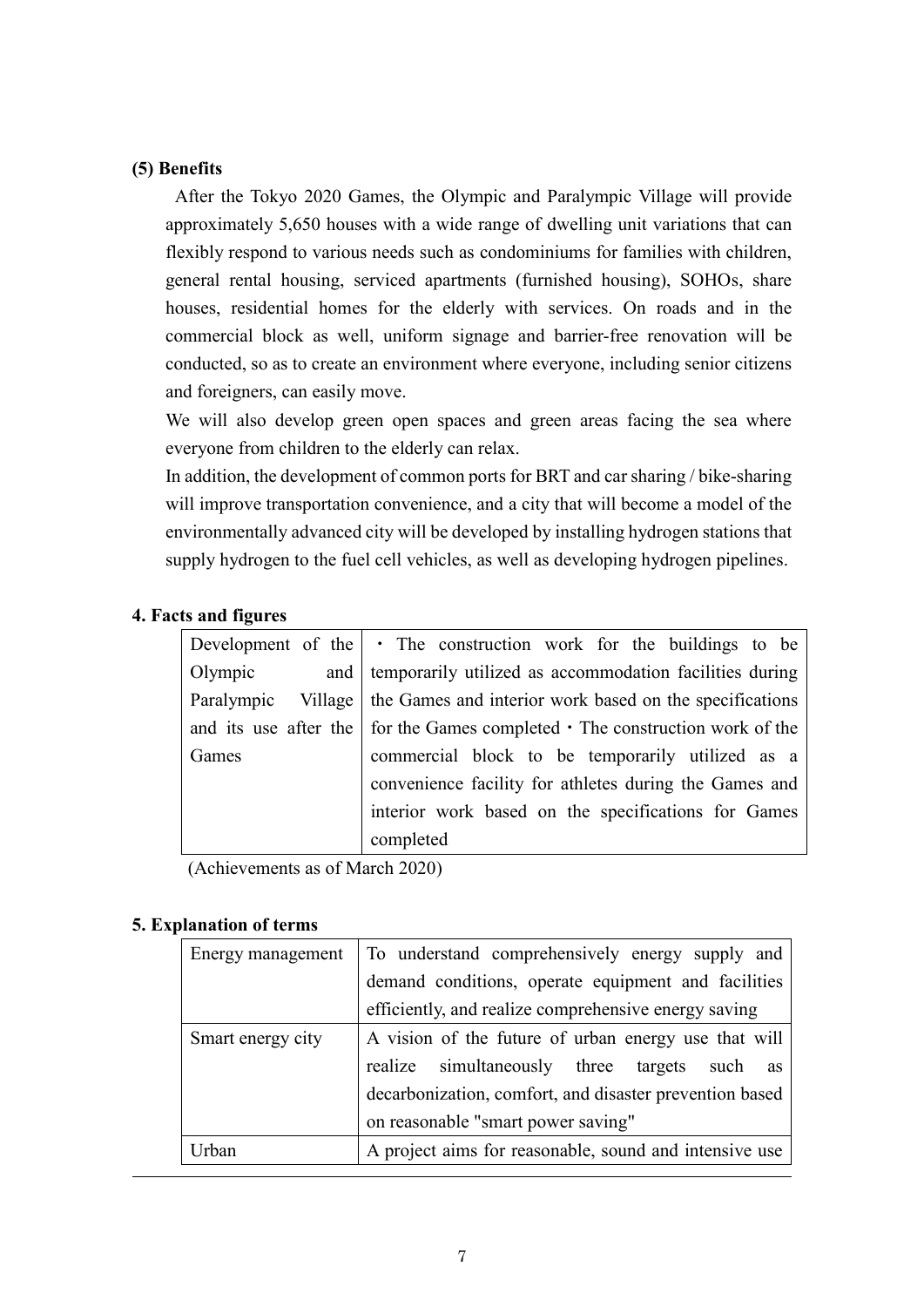| redevelopment        | of land and the renewal of urban functions through          |
|----------------------|-------------------------------------------------------------|
| project              | integrated development of buildings and public facilities   |
|                      | based on the Urban Renewal Act                              |
| Designated builder   | The purpose of this system is to allow an entity / entities |
| system               | other than the project operator to build the building(s)    |
|                      | and dispose of the reserve floor space. This system         |
|                      | enables the operator to make active use of the funds and    |
|                      | expertise of private sector developers so it can build      |
|                      | more attractive and highly marketable properties and        |
|                      | advance the project smoothly.                               |
| <b>SOHO</b>          | An abbreviation of Small Office Home Office. A work         |
|                      | style with high degree of independence and self-            |
|                      | employment status for workers who work at home or at        |
|                      | small-scale offices.                                        |
| Housing with         | Homes that have been renovated o be barrier-free and        |
| services for the     | are registered in prefectures, etc. as homes with safety    |
| elderly              | confirmation services, emergency response services,         |
|                      | lifestyle consultation services, etc.                       |
|                      |                                                             |
| Coastal conservation | Embankments, revetments, offshore breakwaters,              |
| facilities           | beaches and other facilities to prevent intrusion of or     |
|                      | erosion by seawater within the designated coastal           |
|                      | conservation area                                           |
| Hydrogen station     | A facility for supplying hydrogen to fuel cell vehicles.    |
|                      | This includes an off-site type that stores hydrogen         |
|                      | transported from outside in the hydrogen station, and an    |
|                      | on-site type that reforms city gas, etc. to produce         |
|                      | hydrogen in the station                                     |
| Fuel cell            | A system that generates electricity by reacting hydrogen    |
|                      | with oxygen in the air to directly produce electricity.     |
|                      | Only water is discharged at the stage of use                |
| <b>BRT</b>           | An abbreviation for Bus Rapid Transit. A new public         |
|                      | transportation system that has transportation capabilities  |
|                      | functions<br>comparable<br>trams<br>and<br>and<br>to<br>new |
|                      | transportation systems with flexibility thanks to           |
|                      | adopting articulated buses, IC card systems, etc.           |